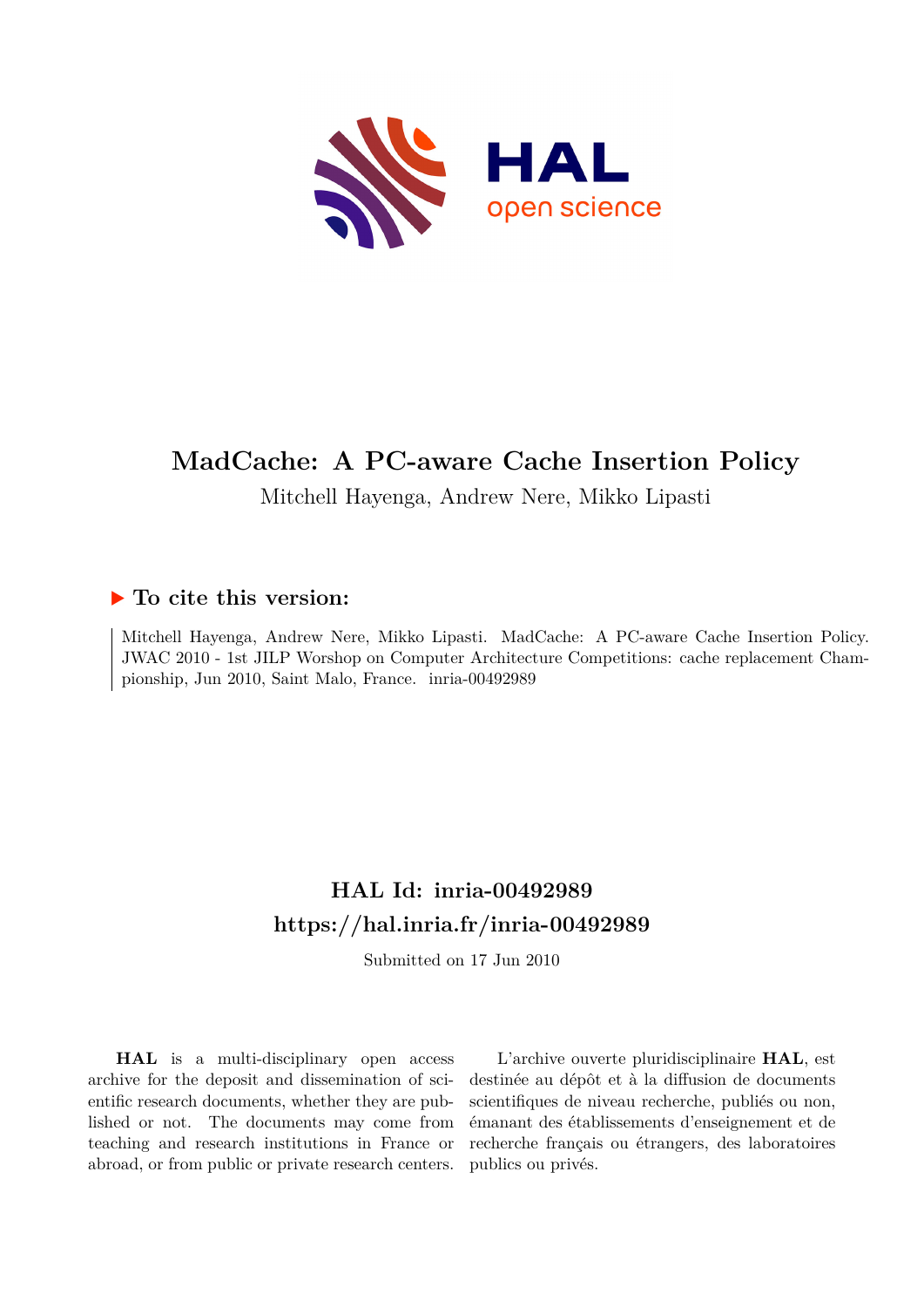# MadCache: A PC-aware Cache Insertion Policy

Mitchell Hayenga Department of Electrical and Computer Engineering University of Wisconsin-Madison Email: hayenga@ece.wisc.edu

Andrew Nere Department of Electrical and Computer Engineering University of Wisconsin-Madison Email: nere@wisc.edu

Mikko Lipasti Department of Electrical and Computer Engineering University of Wisconsin-Madison Email: mikko@engr.wisc.edu

*Abstract***—While the field of computer architecture is always looking for novel research directions to bring improved performance and efficiency, it is often simple improvements to more mature topics that have the most substantial impact. Cache replacement policy is one such research area, where innovations are highly sought after because of their direct improvement on performance. Furthermore, as chip-multiprocessors have become the dominant chip design, new cache replacement schemes should seek to improve the performance of workloads for both singlethreaded and shared cache multithreaded systems.**

**In this paper we propose MadCache, a cache insertion policy that uses memory access history based on the Program Counter (PC) to determine the appropriate policy for the L3 cache. A PC-based history table stores information regarding cache accesses and determines whether the L3 should default to the LRU replacement policy for workloads that exhibit good locality or bypass for streaming memory accesses. Furthermore, this PC-based history table allows individual PCs to override this default policy if its history indicates a behavior significantly different from the typical trend of the workload. We show that MadCache is able to improve IPC by 2.5% over LRU for a singlethreaded 1MB 16-way L3 cache. Finally, we extend MadCache to a four thread, 4MB shared L3 cache and demonstrate a 6% improvement in throughput and 4.5% speedup over LRU averaged across the mixed benchmarks we tested.**

#### I. INTRODUCTION

The past decade has seen a substantial shift in computer architecture research, as focus has changed from powerful single out-of-order cores to chip-multiprocessors (CMPs) like Sun Niagara and energy efficient in-order cores like the Intel Atom. While such major renovations to computer architectures have certainly enhanced performance and efficiency, it is often simple improvements to more mature research topics that have the most substantial impact. Cache replacement policy could be considered such a mature topic, though it is also one of the most important due to its direct effect on system performance. Multiple cache levels as well as the complexity of cache sharing CMPs provide challenging opportunities to be exploited by innovative cache replacement policies.

The LRU replacement policy has remained the standard for on-chip caches for many years. However, recent studies have shown that there is still reason to develop new and interesting policies. The work of [4] proposed a dynamically changing cache insertion policy with modest hardware overhead. Their proposed Dynamic Insertion Policy (DIP) monitors cache accesses to determine whether incoming cache lines would follow the traditional LRU policy or a newly proposed Bimodal

Insertion Policy (BIP). BIP inserts the majority of incoming cache lines to the LRU position anticipating streaming activity and inserts a few lines to the MRU position as a form of thrashing protection. The DIP policy has also been extended to CMPs with shared last-level caches, which are a common design for current multiprocessor systems such as the Sun Niagara and Intel Nehalem. The authors of [2] created Thread-Aware Dynamic Insertion Policy (TADIP), which extended DIP to compensate for multiple threads competing for a shared last-level cache. Between the trend of increasing the number of cache levels, growing cache sizes, changing workloads, and unpredictable cache behavior for CMP systems, there is clearly room for investigating alternative replacement policies.

In this paper we propose MadCache, a single-threaded and multithreaded adaptive insertion policy that uses Program Counter (PC) behavior history to determine the appropriate insertion policy for a last level cache. This PC tracking information determines whether the line will follow the LRU replacement policy or simply bypass without polluting the L3 cache. Like TADIP, MadCache also considers the competitive nature of a multithreaded system with a shared cache by tracking separate PC behavior depending on the current insertion policies of the other threads. In this paper, we demonstrate how MadCache is able to take advantage of PC information and show a significant improvement over LRU replacement.

#### II. MADCACHE INSERTION POLICY

MadCache is an adaptive cache insertion policy which uses a PC's memory access history and behavior to determine the best insertion policy. Previous work on PC-based prediction techniques exploit the fact that the majority of programs will exhibit some form of repetitive behavior. These have been used for memory prefetching [6], cache management [3], and operating system buffer caching [1]. The underlying assumption of MadCache is if a particular PC in a program exhibits streaming behavior, it will likely continue to do so, and should be prevented from flushing out other useful entries in the cache. However, if a PC exhibits high amounts of locality with its accesses, LRU is probably the best policy for guaranteeing that useful entries will be available in the cache.

MadCache uses several structures to adapt the insertion policy of the L3 cache. The first of these structures is a subset of the entire cache, which we refer to as tracker sets. Second, a lookup table known as the PC-Predictor is used to track the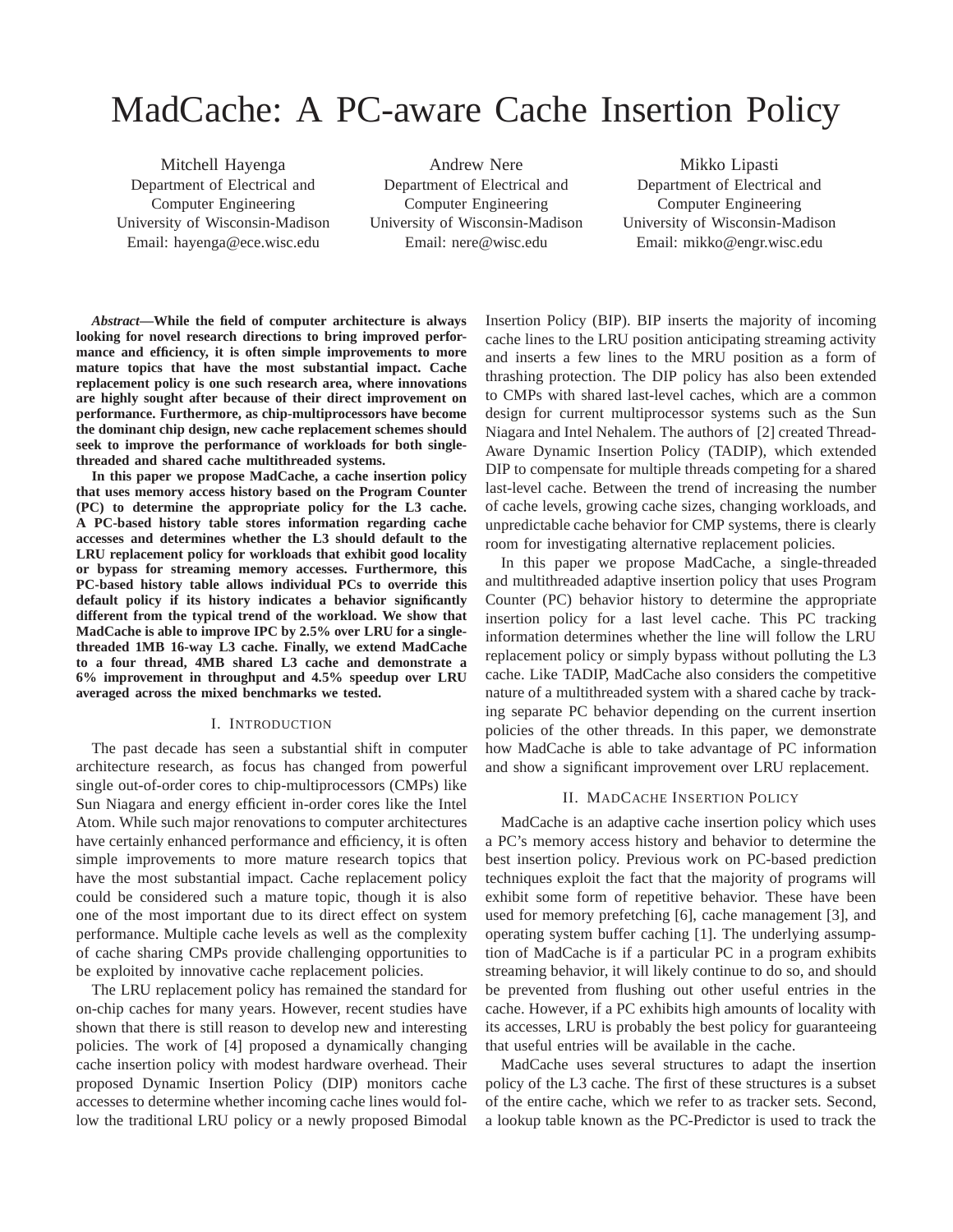

Fig. 1. The PC-Predictor table maintains the history of cache activity based on the PC for a subset of the L3. This history determines the default policy (LRU or bypass) of the cache. The PC-Predictor table has the power to override the default policy.

history of PCs that have accessed any of these tracker sets. Finally, set dueling among the tracker sets will determine the current default policy of the L3 cache, either LRU or simply bypassing to the L2 cache. This set dueling is implemented as a 10-bit counter, where the most significant bit (MSB) is used as the threshold to indicate if the cache is in bypassing mode. The overall structure of MadCache is depicted in Figure 1.

#### *A. The PC-Predictor Table*

The PC-Predictor is simply a lookup table based on the PCs that access the tracker sets, each of which updates a counter that indicates whether this PC exhibits streaming memory accesses or good memory locality. Since a PC may exhibit different behavior depending on what the cache's current default policy is, separate histories are tracked and both the current default policy and the PC are used to index into the table. The PC-Predictor uses a 6-bit counter where the MSB is used as a threshold to indicate if the PC entry will bypass. When this threshold bit is set, all future cache misses by this particular PC entry will be treated as streaming and simply bypass the L3 cache. This table also monitors the total number of tracker set cache entries that are associated with this PC.

#### *B. Tracker Sets*

Figure 2 illustrates MadCache's tracker sets, a sample subset of the L3 cache used to approximate cache behavior. This sampling was based on Dynamic Set Sampling proposed in [5]. The PCs that access these tracker sets will be added to and update the PC-Predictor table. Additionaly, the index to the table is stored along with the cacheline and a reuse bit in the tracker set, so future reuse or non-reuse can be accordingly reward or penalize the tracked PC entry. As mentioned, set dueling among these tracker sets will determine the current default policy of LRU or bypassing. Finally, on any cache



Fig. 2. A subsection of the L3 is tracked for behavior.

access, if the PC is currently in the PC-Predictor table, it can override the default policy. The underlying motivation for this override is that a PC's history will likely contain a better prediction for its behavior, even if it is contrary to the default insertion policy decided by the rest of the tracker set.

While a PC may exhibit streaming behavior for one portion of the program, it is possible it changes its behavior later on. For such a case, thrashing protection must be enabled to allow a PC to get out of bypass mode. MadCache extends BIP from [4] for thrash protection for such cases. Bypassing Bimodal Insertion Policy (BBIP) bypasses the L3 cache the majority of the time and is inserted into the MRU position the rest of the time.

Initially, the L3 cache and PC-Predictor table will be empty. After an initial L3 miss for a particular cache line in the tracker set, the invoking PC will be added to the PC-Predictor table. This PC will be entered in a free location, indicated by a PC-Predictor table entry with no cache entry associations. Initially, the counter associated with this PC defaults to indicate it is barely below the bypassing threshold, and the entry will be added to the L3 cache using the LRU insertion policy. If this particular cache block is accessed again, MadCache deems that the LRU insertion policy is appropriate for this particular PC and the PC-Predictor counter will be decremented so future misses by this PC will also be inserted into the L3 cache. However, if this entry is never touched again and is evicted from the L3 cache,the counter is incremented to indicate that future misses by this PC will be treated as streaming and bypass the L3 cache. If there are currently no free spaces in the PC-Predictor table after an access to a tracker set, the cache simply follows the overall default policy of the L3. Entries from the PC-Predictor will be evicted implicitly when the number of cache blocks referenced by a particular PC decrements to zero, creating a free space in the table. Finally, we only credit the PC that initially brought a line into the cache, and accesses to an L3 cache line by other PCs have no affect on MadCache.

#### *C. Follower Sets*

The majority of the L3 cache is simply follower sets. Cache accesses to the follower sets simply adhere to the default cache policy as determined by the tracker sets. It should be noted that if the default policy is bypassing, BBIP is again used for thrash protection. However, follower set cache accesses can also take advantage of the history information. While the majority of an application may exhibit streaming behavior, one particular PC may exhibit good locality and be allowed to insert into the L3. Conversely, for high locality workloads, a sparse number of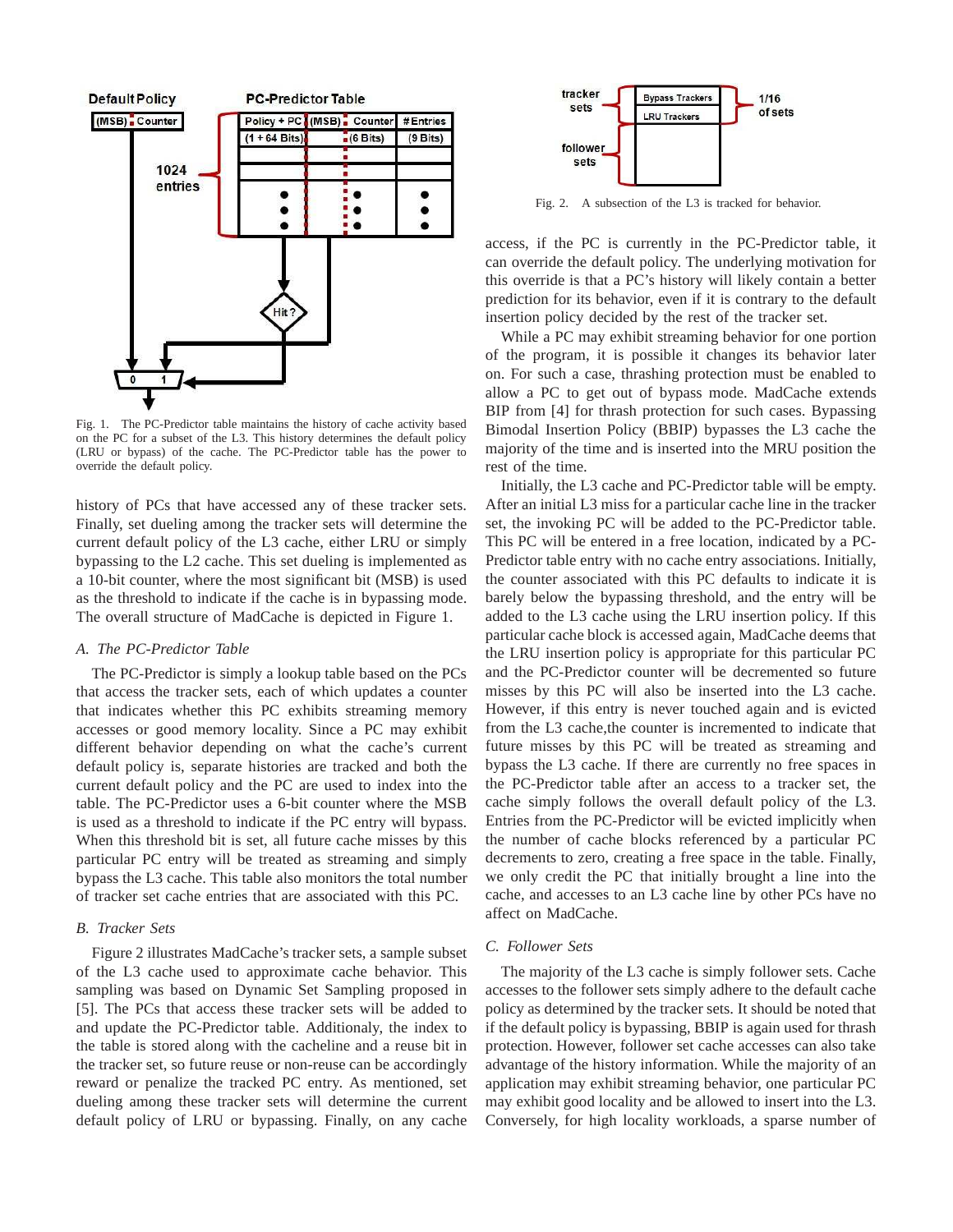

Fig. 3. Each thread must track behavior based on its own default policies.

PCs may be streaming. While the follower sets do not update the PC-Predictor table, PC matches between the follower set and the PC-Predictor allow the cache line to also override the default insertion policy.

#### *D. Multithreaded MadCache*

MadCache is also an adaptive insertion policy for multithreaded systems with a shared cache. The basic framework and structures of multithreaded MadCache are the same. However, like the work proposed in [2], MadCache is designed to alter its insertion decisions based on the current insertion policies of the other threads sharing the cache. For the multithreaded case, each thread will maintain its own default insertion policy. To accommodate this extra information, the tracker sets need to be subdivided among the threads for both the LRU and bypass policies (Figure 3). To reflect this change in the tracker sets, the PC-Predictor table indices need to be accessed not only with the current PC, but also the current thread ID (TID) and the current policy of each of the threads in the system. Figure 4 shows the extensions to the structural components of multithreaded MadCache.



Fig. 4. The basic components of multithreaded MadCache are the same. However, since the TID and default policies of the other threads may affect cache behavior, this information must be appended to the PC-Predictor index.

#### *E. Hardware Overhead*

To implement single-threaded MadCache, the PC-Predictor uses a total of 80Kbits and tracking LRU for the cache requires 64Kbits. The default policy counter requires only 10 bits.

Finally, each of the 1024 caches line requires 10 bits for indexing into the PC-Predictor and 1 bit to indicate reuse. As a result, MadCache requires less than 159Kbits of storage.

Multithreaded MadCache increases the number of PC-Predictor entries as well as the number of bits required for indexing, using a total of 170Kbits. Each of the 4096 cache lines again requires 1 bit to indicate reuse as well as 11 bits for indexing to the PC-Predictor table. Finally, another 40 bits are needed so each thread will track its own default policy and 256Kbits are required for tracking LRU. The total memory overhead required for multithreaded MadCache is less than 475Kbits. The PC-Predictor table for both the single and multithreaded configurations were sized by available storage budgets, though MadCache performed comparably in some preliminary tests with smaller configuration sizes.

#### III. EXPERIMENTAL METHODOLOGY

#### *A. Configuration*

For the experiments in this paper we used a simulation framework based on the CMP\$im simulator. Table I shows the basic configuration of the processor and memory hierarchy of the system. We allocated a 1MB L3 cache for comparing single-threaded performance and 4MB for a four threaded shared last-level cache system. In our experiments, we compared using MadCache as the L3 cache policy against true LRU, DIP, and RAND.

TABLE I SYSTEM CONFIGURATION

| Processor                     | 8-stage, 4-wide pipeline        |
|-------------------------------|---------------------------------|
| Instruction window size       | 128 entries                     |
| <b>Branch Predictor</b>       | Perfect                         |
| $L1$ inst. cache              | 32KB, 64B linesize,             |
|                               | 4-way SA, LRU, 1 cycle hit      |
| L1 data cache                 | 32KB, 64B linesize,             |
|                               | 8-way SA, LRU, 1 cycle hit      |
| L <sub>2</sub> cache          | 256KB, 64B linesize,            |
|                               | 8-way SA, LRU, 10 cycle hit     |
| L3 cache $(1 \text{ thread})$ | 1MB, 64B linesize, 30 cycle hit |
| L3 cache (4 threads)          | 4MB, 64B linesize, 30 cycle hit |
| Main memory                   | 200 cycles                      |
|                               |                                 |

#### *B. Benchmarks*

The experiments of this paper were conducted using a selection of 15 benchmarks from SPEC CPU2006 compiled using the GCC compiler. For the multithreaded workloads, we used 15 workload mixes each created from a selection of four different SPEC CPU2006 benchmarks. Table II lists the workload mixes for the multithreaded experiments. All simulations were run for 200 million cycles.

#### IV. RESULTS

Figure 5 shows the results of our single threaded implementation of MadCache normalized to true LRU performance. We also compared performance to a purely random cache replacement policy and implemented DIP as well. We see that gcc is the only benchmark where MadCache performs worse than LRU, and many other benchmarks exhibit a substantial